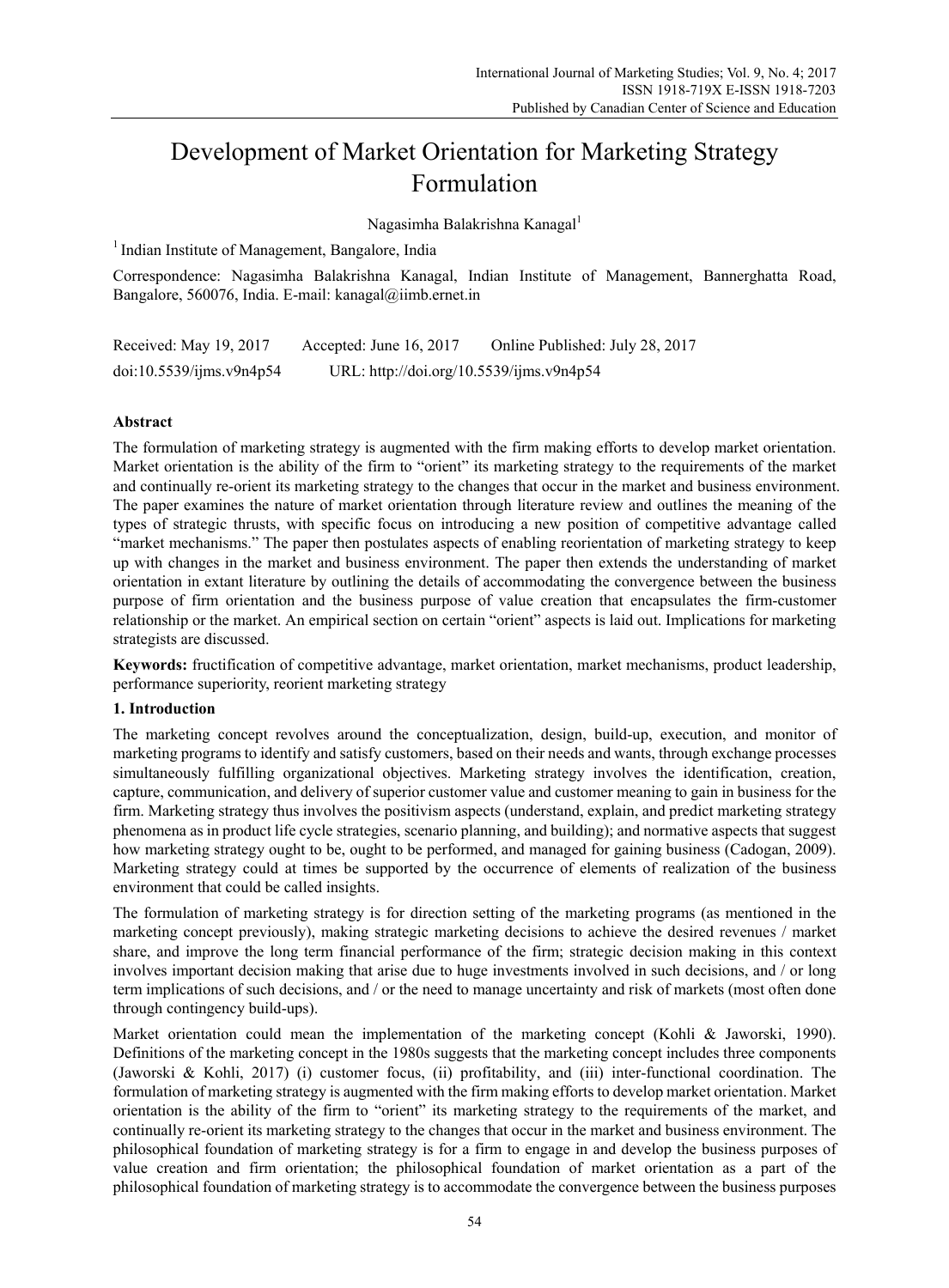of firm orientation and value creation, that encapsulates the firm-customer relationship or the market. Market orientation is especially useful in oligopolistic markets where few firms are big players with major shares of the market.

# **2. Method**

The paper examines the nature of market orientation through literature review and outlines the meaning of the types of strategic thrusts, with specific focus on introducing a new position of competitive advantage called "market mechanisms." The paper then postulates aspects of enabling reorientation of marketing strategy to keep up with changes in the market and business environment. The paper then extends the understanding of market orientation in extant literature by outlining the importance of accommodating the convergence between the business purpose of firm orientation, and the business purpose of value creation that encapsulates the firm-customer relationship or the market. An empirical section on certain "orient" aspects is laid out. Implications for marketing strategists are discussed.

# **3. Orient Marketing Strategy**

A firm's market orientation efforts to orient its marketing strategy to the requirements of the market requires investments in assets, and development of capabilities in terms of skill, knowledge, and behaviors in both technical systems and management systems; market orientation thus requires the development of competencies (wherein competencies are asset-capability combinations). The "orient" aspect of market orientation also requires the firm to have the ability to cater to key success factors (KSF) of market through (i) development and choice of strategic thrust or competitive advantages by a match of the KSF of the market with the competencies of the firm; sustainability of competitive advantages; (ii) fructification of competitive advantages through development of appropriate competitive marketing strategies, functionality, and business model gains.

The "orient" aspect of market orientation applies both in market driven and market driving scenarios. Market driven scenarios apply when (i) the needs and wants emanate from the market, (ii) marketers do well to conduct need-want gap analysis, and (iii) firms make products and services to suit these needs-wants and the gaps in needs and wants. In such scenarios the markets hold the key business drivers. In market driving scenarios firms tap latent needs, and create demand through their products and services; technology is a potent arsenal for market driving wherein firms with their innovation and R&D hold the key to tap latent needs, create markets, and satisfy customers based on these tapped latent needs.

Development of strategic thrust is examined next followed by sustainability of competitive advantages, and the concepts related to the fructification of competitive advantages / strategic thrusts.

# *3.1 Development of Strategic Thrust / Competitive Advantage*

Obtaining and sustaining competitive advantages is at the heart of marketing strategies that leads to long run above average performance. Competitive advantages are needed to convert a marketing opportunity to an organizational opportunity. This means that competitive advantages are more likely to be found when the firm has a defined target market space - either geographical, or product market space, or both. When a marketing opportunity exists in the area where the firm likes to do business, key success factors of the market should be met by core competencies of the firm, if the firm likes to go through with the opportunity. As such competitive advantages arise in these areas of core competencies that are meeting the key success factors of the market. For example if for introduction of a new soap into the market, distribution strength is a key success factor of the market, and if a firm has the needed distribution power then distribution is a competitive advantage. Several competitive advantages are needed to strategize in the market place.

The first step to the study of competitive advantages for any market is a market-by-market assessment of the existence and sources of competitive advantage. If there are markets where little or no competitive advantages exist then operational effectiveness and efficiency arguments hold for the success of the business. However if competitive advantages are found to exist then it is necessary to take a stand on the choice of competitive advantage/s to be pursued by the firm, by a study of (i) the nature of competitive advantage, (ii) the types of competitive advantage, and (iii) issues on sustainability. In markets where there are competitive advantages, the question arises whether the firm under consideration is in a dominant position or not. If the firm is in a dominant position then the only issue is of management of competitive advantages; however if not a single firm were to be in a dominant position then the issue of competitive interactions arises.

Competitive advantage grows fundamentally out of the value a firm is able to create for buyers that exceeds the firm's cost of creating it (Porter, 1985). The bases of competitive advantages are sources of competitive advantages, or/and superior positions in the industry over competition. The sources are assets and capabilities of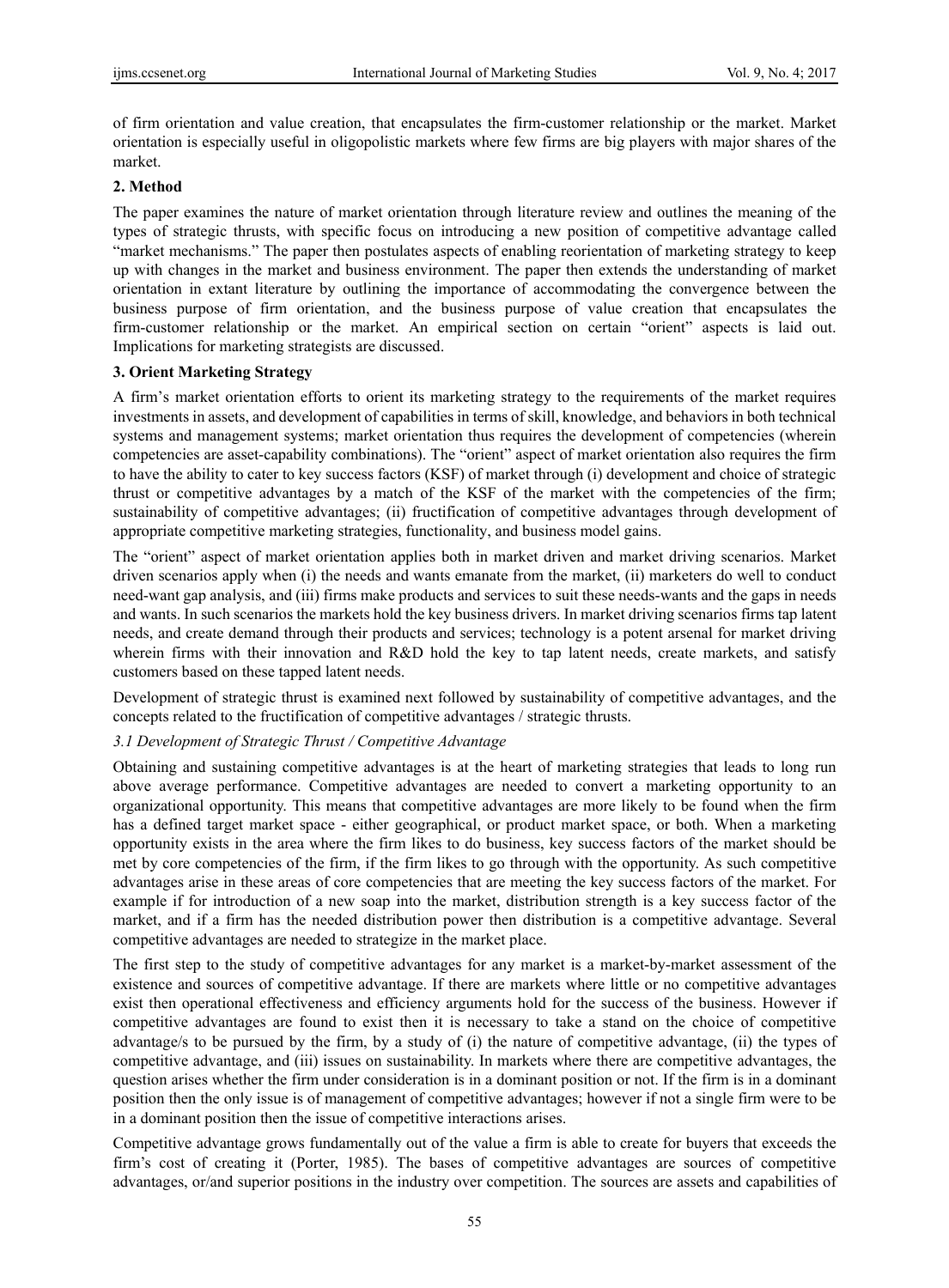the organization superior to those of competition. For example, assets could be (1) low cost raw materials; (2) high outlay of promotion expenditure; (3) economies of scale and scope; (4) efficient sales and service organization; (5) brand equity; (6) distribution coverage; (7) financial capacity and cost of capital. Capabilities enable assets to be advantageously deployed through deeply embedded organizational practices. Capabilities would be skills, knowledge, and behaviors with knowledge embedded in technical systems and in management systems. Firms take care that capabilities deploy assets in accordance with organizational values and norms (Day & Reibstein, 1997).

Without the support of assets and competencies it is unlikely that the competitive advantage will be enduring. The choice of competitive scope or the range of firm's activities can play a powerful role in determining competitive advantage (Porter, 1985). Further the choice of the target product market is an important determinant of competitive advantage (Aaker, 2002); the target market must be supplied with products and services that are of value to them, for example Pringle chips were not so successful in the market because they did not score high on taste though they scored high on consistent product, long shelf life, crushproof container, and national distribution. Lastly the identity of the competitors suggesting that the firm has assets and competencies on dimensions that competitors lack in strength is vital to enduring competitive advantages.

Barriers to entry enhance competitive advantage (Greenwald  $&$  Kahn, 2005). Similarly holding onto customers enhances the competitive advantages; these are called as demand side advantages (Greenwald & Kahn, 2005). Such advantages arise because of customer captivity based on habit, on the costs of switching, and / or on the difficulties and expenses of searching for a substitute provider. Habit succeeds in holding customers captive when purchases are frequent and virtually automatic. Customers are captive to their current providers when it takes substantial time, money, and effort to replace the supplier with a new one. Customers are also tied to their existing suppliers when it is costly to locate an acceptable replacement.

Sources of competitive advantage leads to positions of competitive advantage. Possible positions taking the effect of competitive scope could include those due to (1) cost leadership; (2) differentiation; (3) cost focus; (4) differentiation focus (Porter, 1985). Extant literature gives explanation of (5) "value discipline" as a position of competitive advantage. There are two different approaches of delineating "value discipline". One approach considers "value discipline" (Day & Reibstein, 1997) to include those of (5a) customer responsiveness; (5b) performance superiority; and (5c) operational excellence. The second approach considers "value discipline" (Treacy & Wiersema, 1993) to include (5i) customer intimacy; (5ii) product leadership; and (5iii) operational excellence.

It is postulated in this study that (6) "market mechanisms" be a position of competitive advantage that can be contrasted to "value discipline". "Market mechanisms" includes (6a) "product leadership," and (6b) "performance superiority". Integral to both "product leadership" and "performance superiority" is product quality. Product quality includes conformance quality or adherence to standards; performance quality or adequate delivery of product benefits, functionality and performance of product; operational quality or adequate maintenance of support and associated services. Product leadership includes (i) product innovation; (ii) effective market entry strategies including product to market fit or market selection; (iii) appropriate go to market strategies including segmentation, targeting, and effective positioning; (iv) product line management; (v) appropriate resource allocation between various elements of marketing mix, or / and the product line, or / and the product mix, including the use of product portfolio analysis; (vi) effective contingency planning; (vii) systematic post launch monitor, evaluation, and control. "Performance superiority" exceeds "operational excellence" which includes both operational efficiency and operational effectiveness; performance superiority in addition has (i) possibility of causal ambiguity in operations; (ii) requires alignment with technology strategies; (iii) has cross-functional integration with other strategies including quality strategy, people strategy, manufacturing strategy, and financial strategy; and (iv) on an ongoing basis line modernization strategies.

Associated with both "product leadership," and "performance superiority" is the basic pre-requisite of adequate differentiation, and this is the aspect of branding. Addressing brand building efforts includes the development and establishment of effective brand identity; it is a constant effort of the marketing strategist to keep the positioning given by the consumer aligned with the brand identity enunciated by the firm - deviations from such an alignment of customer end positioning and firm end brand identity results in repositioning and rebranding strategies.

In addition literature postulates (7) "preemption;" and (8) "synergy" as two other positions of competitive advantages. A firm to attain competitive advantage must make a choice of the type of competitive advantage and the scope within which it will attain the competitive advantage; not choosing could lead to mediocrity (detailed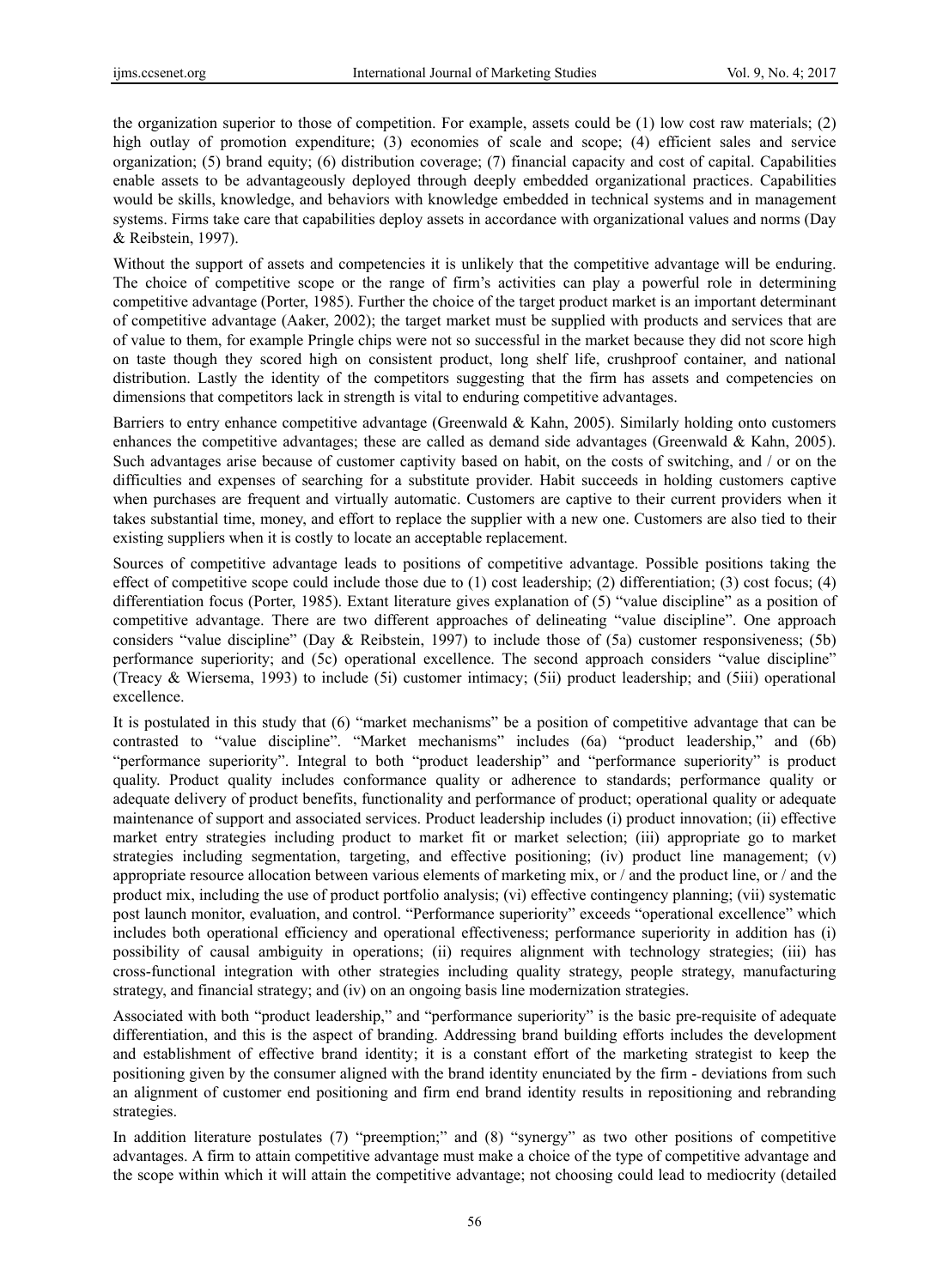exposition of: (1) to (4) is in Porter, 1985; (5a) to (5c) is in Day & Reibstein, 1997; (5i) to (5iii) is in Treacy & Wiersema, 1993; (7) and (8) is in Aaker, 2002).

Competitive strengths or advantages in each of those positions mentioned above may be with respect to (a) a particular value chain activity, or several value chain activities; (b) linkages of value chain activities within the firm value chain; and (c) interrelationships between value chains of different organizations, or the organization and the buyer (Porter, 1985). Exploiting linkages that allow optimization or coordination, requires information systems. Managing linkages is a more complex organizational task than managing value chain activities by themselves. Effective management of linkages by itself leads to competitive advantage, for example FedEx next day delivery advantage. Interrelationships are not a zero sum game and could be synergistic. Interrelationship advantages are best exploited by hard bargaining.

Appropriate organizational structures are needed that correspond to the value chain to create and sustain competitive advantage.

#### *3.2 Sustainability of Competitive Advantages*

A Competitive advantage to be sustainable has to have one or more of the following characteristics (Day & Reibstein, 1997): (1) it should be valuable in the market to be classified as a competitive advantage; Sam Walton spotted the sustainability advantage of being the first to open a discount store in a town large enough to support one such store but not two. Thus the first mover advantage turned to be a sustainable competitive advantage; (2) it should be durable and not subject to obsolescence and depreciation: (2a) competitive advantages are durable more easily in industries where development of a loyal customer base is possible, and where information asymmetry advantages are important / continuously obtained in a better manner than competition; (2b) technology obsolescence occurs more rapidly in some industries such as computers, and innovation should keep pace; (3) it must be hard to obtain; hard to obtain advantages are classified in two categories: (3a) hard to obtain investments in which case structural competitive advantages arise, a common example of which is Wal Mart's investment in its supply chain systems; (3b) hard to obtain processes in which case causal ambiguity arises; causal ambiguity is said to be brought about by a complex coordination among diverse set of resources that only a few people are able to grasp the system; there is ambiguity about the causal connections between the actions of the firm and its results; causal ambiguity is especially characteristic of distinctive capabilities such as FedEx next day delivery advantage; (4) hard to replicate such as the creation of one of kind resources, for example Rupert Murdoch's Fox Network; (5) threats of retaliation - under such a condition competitors do not imitate for fear of retaliation in their own markets.

The conditions for sustainability of value / competitive advantage has been well put forward as the combination of three factors (Ghemawat, 1991): (a) there must be a commitment of the firm to develop a set of capabilities superior to those of competitors that is required for the obtainment of competitive advantage; (b) there must be a scarcity factor associated with the added value of the product and services delivered - meaning thereby that it should be hard to obtain / hard to replicate; (c) the company should be able to extract some of the value added for itself in the face of siphoning off the value by non-owners such as the government with its taxes (this is called holdup); and in the face of dissipation of value by the employees (this is called slack). Forces of imitation and substitution threaten scarcity value and hold up and slack threaten appropriability value.

Imitation is fought by various methods. Three methods mentioned above that are elements to sustainability: (1) causal ambiguity; (2) hard to replicate; (3) threats of retaliation; are also barriers to imitation. Other methods include (Ghemawat, 1991) the following: (4) learning and private information; private information is costly for competitors to tap into, and privacy is most likely to obtain when information is tacit rather than specifiable; learning barriers could occur because of patents - sometimes learning leaks when key officers are bought out by competitors; (5) size economies of which there are three kinds: (5a) scale economies; (5b) learning economies; (5c) scope economies; (6) contracts and relationships; by getting into contracts and relationships early it may be possible to get at better terms and conditions that competitors later find hard to succeed and hence desist from imitation; (7) threats of retaliation; early movers can come up with credible signals of retaliation with both the ability and willingness to retaliate; (8) response lags; imitation requires a minimum length of time and this time can be used as the early mover to continuously upgrade and hold back or defer the forces of imitation; (9) reputation for being good is an indirect way of fighting imitation as customers remain steadfast to the particular advantage of the firm being reputed, for example low price at Wal-Mart.

Substitution is fought by (Ghemawat, 1991) (1) not responding; for example if your assessment is that online bookselling is not going to catch-up then not responding to the introduction of a new online bookseller is one way of fighting substitution; (2) fight with better technology, for example introduction of RISC (Reduced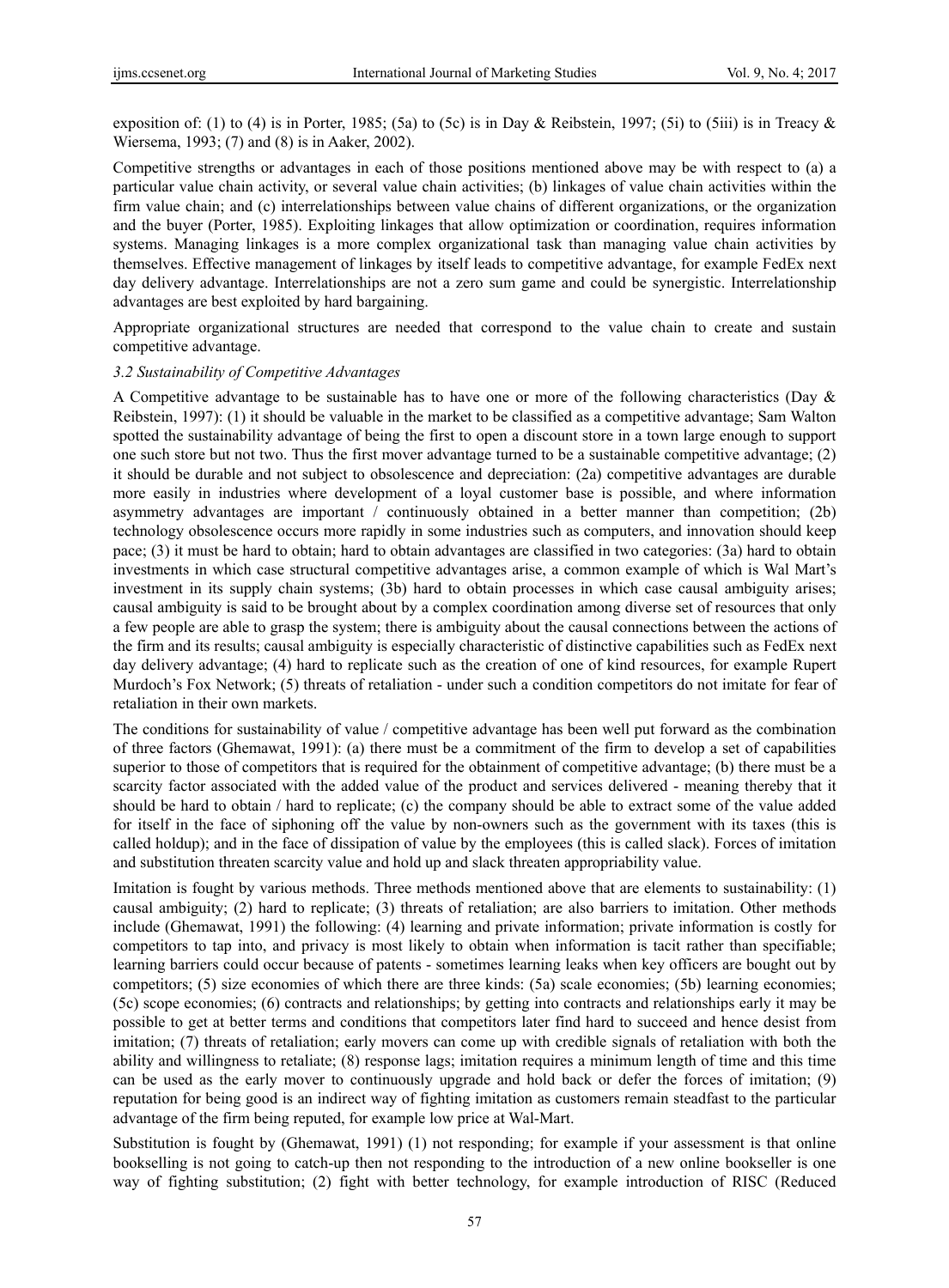Instruction Set) Computing as against CISC (Complex Instruction Set) computing; (3) do both old business model and new business model also called straddling; for example Barnes & Nobles with store retailing and online retailing; (4) recombining old and new to get third new method.

Hold-Ups (Ghemawat, 1991) can also be viewed as delays, stoppages caused by partners in the relationship process between two partners; for example firm and its channel. The possibility of a partner asking for a renegotiation of business after an investment has been sunk in lowers competitive advantage. This lessens the appropriated value. Methods to fight hold ups includes (1) contracts; (2) vertically integrate; (3) build up bargaining power, for example with suppliers by multi-sourcing; (4) build mutual dependence; (5) reduce asset specificity; and (6) build trust.

Imitation, substitution, hold up are external threats to sustainability. The internal threat to sustainability is slack. Slack (Ghemawat, 1991) is the excess of organizational resources that have been spent to get to a particular market value. The more the slack is, the lower is the ability to sustain competitive advantage. Firms need to be careful as to how they spend their free cash in business. Some of the methods to fight slack include incentive and monitoring schemes for employees, and changing governance structures.

Finally competitive dynamics erode competitive advantages, and further investment needs to be made to renew competitive advantages. This is the competitive advantage cycle. Investments can be made to develop brand name as Intel did with its "Intel Inside" campaign, upgrade existing capabilities, acquiring alternate resources such as a landline telephony company acquires cellular service; for example Indian state owned BSNL.

# *3.3 Fructification of Strategic Thrusts / Competitive Advantages*

Competitive Advantages are at the heart of marketing strategy. Competitive Marketing Strategy is postulated to be a business-cum-functional strategy and as such addresses the use of competitive advantages for achieving a market orientation. To enable achieve this market orientation, it is postulated that competitive advantages be fructified in the market place; fructification of competitive advantages or the strategic thrusts is possible when several competitive marketing strategies are put in place by the marketing organization. Such competitive marketing strategies include (1) competitive customer value proposition; (2) competitive assurance; (3) competitive freewheeling; (4) competitive communication; (5) competitive loyalty; (6) avoidance of customer dissatisfaction; (7) competitive trial; (8) competitive alliances and cluster advantages; (9) competitive dominance; (10) competitive rivalry; (11) competitive transaction; (12) turnaround of competitive disadvantages; and (13) competitive innovation. Each one these competitive marketing strategies is briefly examined below.

# 3.3.1 Competitive Customer Value Proposition

Advantages based on assets and competencies should result in a superior value proposition to the consumer. For instance if a consumer goods company claims for its value proposition, wide availability of "value for money" detergents for the rural and semi urban market, then distribution is a key advantage, and so is branding. The company should be able to deliver on these two competitive advantages for their value proposition to succeed. As such a firm should leverage its core competencies in the value proposition or should be able to deliver on the competitive advantages demanded by the value proposition. The value proposition so framed should take into account the competitive scenario thereby making it a competitive customer value proposition. Competitive advantages often take the competitive value from the price line to non-price based factors.

# 3.3.2 Competitive Assurance

The firm should be able to deliver consistently on the relevant competitive advantages to give the consumer a certain degree of confidence and assurance about the firm. This is sometimes called "Reputation". During repeated transactions of the consumer with the firm, the sum total of the experiences should result in a positive utility with the customer for the firm to obtain a reputation. Quality certifications by ISO for example, customer satisfaction studies by independent rating agencies such as JD Power, and usage satisfaction statements by key opinion leaders in the market are some tools that firms can use to convert the competitive advantage to competitive assurance. This concept of competitive assurance can act as a major hygiene factor in consumer / customer purchases.

# 3.3.3 Competitive Freewheeling

It is said that for marketing strategy to be dynamically appropriate for a firm, the firm should have flexibility in decision-making, and focus of marketing action. Flexibility refers to the freedom in decision making with respect to market entry / exit, technology choice, competition, and reconfiguration of value chains. The presence of flexibility and focus simultaneously leads to a state of perennial renaissance or competitive freewheeling (Drumwright & Kosnik, 1992). In emerging markets, this makes a very useful strategic strength, as the past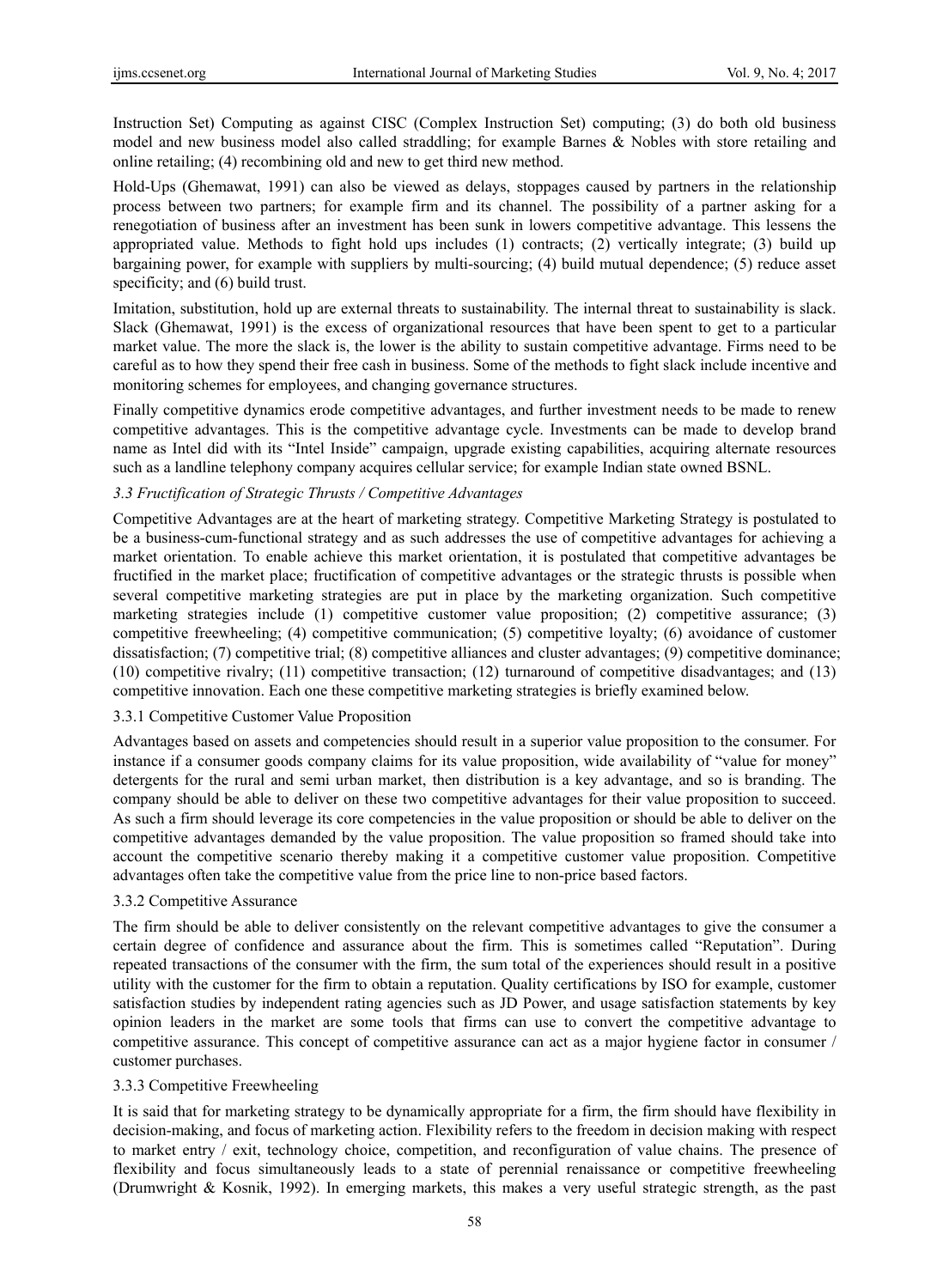cannot be extrapolated in to the future. Tatas made a careful choice to be in the software services business in the 1980s and today they are a market leader in India. Reliance a petrochemical giant forayed in to telecom in the 2000s and they are on the growth path. Competitive freewheeling demands the skill of the organization to develop competitive advantages in untested product market space when that product market space has been chosen with marketing acumen.

# 3.3.4 Competitive Communication

There is growing emphasis on integrated marketing communication (IMC) that is concerned with integrating the communication across different tools—promotions, advertising, direct marketing, public relations and personal selling. Integrated marketing communication includes firm to market communication, and within the market communication. Within the market communication is well managed by what is called as buzz marketing and viral marketing. Firm to market communication influences selectivity (or perception), involvement, and persuasion in the consumer. Selectivity refers to selective attention, selective retention, and selective distortion. Low involvement products can be handled by peripheral routes to communication (such as celebrity advertising) and high involvement products can be handled both by the central route to persuasion and the peripheral route to persuasion as detailed in the elaboration likelihood model of communication (Petty & Cacioppo, 1986).

It is necessary though not sufficient that an effective integrated communication is in place. The communication has to be competitive resilient so that the messages are differentiated from the other competing firms in the market place. Competitive advantages should be leveraged into visible attributes that will influence customers; for example Maytag is known for reliability as its product design and product performance make the reliability claim believable (Aaker, 2002). The visible attributes must be clearly specified and communicated; thus leveraging of visible attributes is possible only if there is effective competitive communication. Slogan writing is one way of competitive communication; for example "Just do it" as in Nike.

# 3.3.5 Competitive Loyalty

Competitive advantages should be translated into loyal customers who are profitable for the firm. This means that customer satisfaction and customer ecstasy should be built into marketing programs. British Airways has an excellent operation, which is its competitive advantage, but on time arrival is a customer benefit resulting from excellent operations that help in building customer satisfaction and ecstasy that leads to loyalty. Customer intimacy should be built with loyal customers who are profitable, to be able to gain customer end advantages, which leads to the continued well-being of the firm.

Buyers can be grouped into four groups (Kotler, 2004)—hard core loyal (who stay with one brand); split loyal (who is loyal to two brands); shifting loyal (who shifts from one brand to another); switchers (who show no specific loyalty to one specific brand and who may be deal-prone). Competitive loyalty includes firm developing customer intimacy with hard core loyal, and adequate coping mechanisms to deal with split loyal, shifting loyal, and switchers. This means the benefits derived from competitive advantages must be continually updated to offer split loyal, shifting loyal, and switchers what may be called state of the art benefits.

# 3.3.6 Avoidance of Customer Dissatisfaction

Fructification of competitive advantages can result only if customer dissatisfaction is avoided. Avoidance of customer dissatisfaction is a hygiene factor. Nestle has great baby food but in the 1970s it got into customer dissatisfaction due to quality control problems on account of bacterial contamination, and the inability of market to use the product correctly. No amount of convincing could please the customer till it got into marketing guidelines under the aegis of WHO (World Health Organization) (Hartley, 1986).

# 3.3.7 Competitive Trial

An important axiom is the Luce choice axiom which postulates that the probability of choice of a given brand is in proportion of the utility of a given brand to the consumer to the total utility of all given and considered brands to and by that consumer. Utilities that a brand provides to the consumer are directly depending on the benefits offered by the firm for the brand, but the competitive aspect that enters is the relative position of this utility of the brand to the utilities of the other brands in the market. This means a development of competitive utilities from the consumer end relative to competition could be a useful exercise in promoting consumer trial purchase behavior. What guides trial is preference, and competitive advantages should directly correspond with preference building factors. The preference factors mapped on to macro terms are called key success factors. In micro terms the customer is asking a simple question as to why the brand / product should be bought.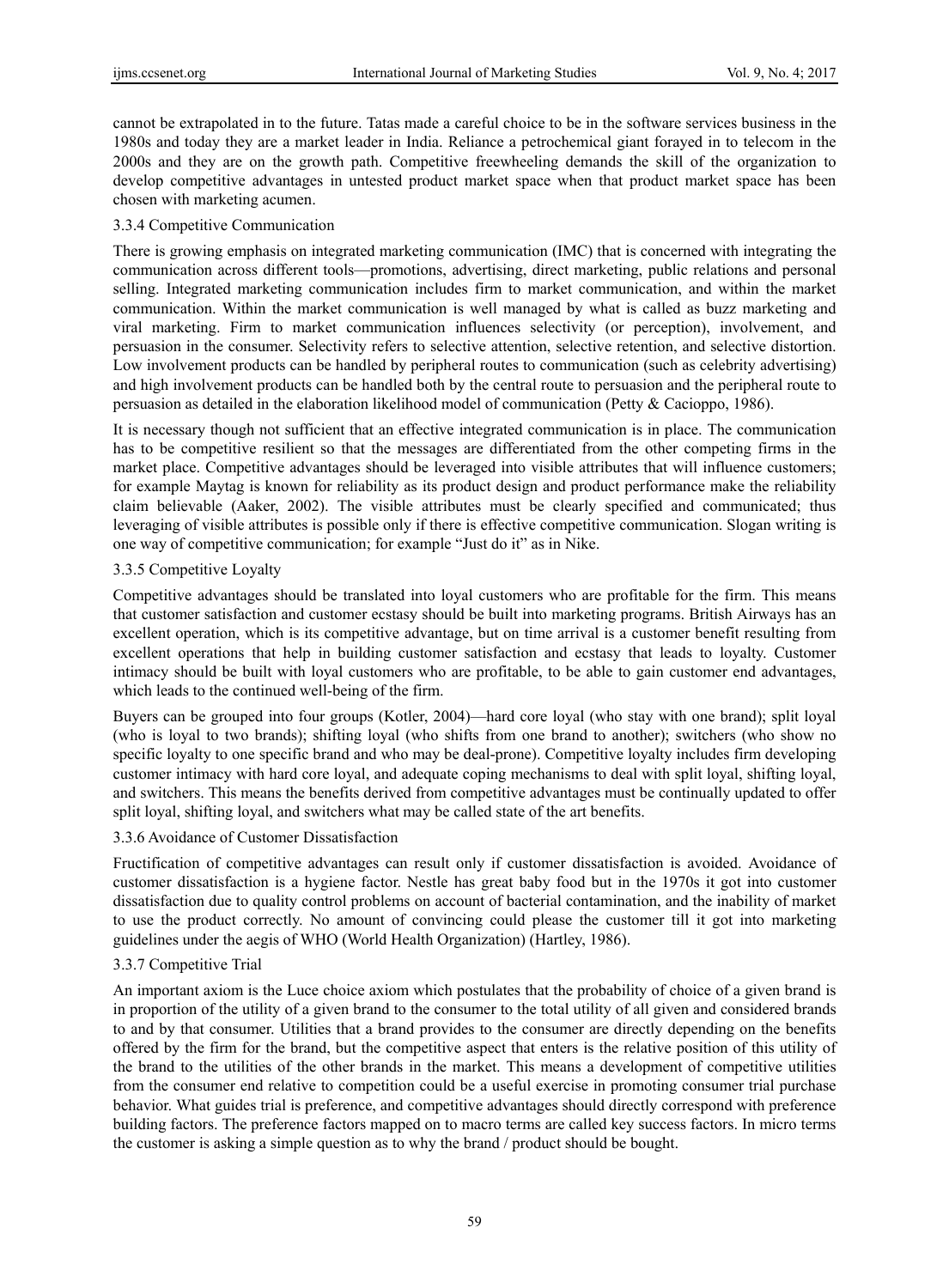# 3.3.8 Competitive Alliances / Cluster Advantages

With the advancement of technology and formation of value chains across industries to better serve customer needs and wants, competition is no longer among firms; it is among network of firms. Each firm does its best to have a family of its own, comprising of channel members, suppliers, and collaborating firms. Firms with better alliances win. For example in the battery industry of India in the 1990s, there were two major firms in the industrial nickel cadmium space—Hyderabad Batteries was collaborating with Sabnife, Sweden and AMCO was collaborating with SAFT, France. Hyderabad Batteries was the earlier entrant. In the global market, SAFT took over Sabnife and in the domestic market, Hyderabad Batteries emerged the clear winner, as the competitive alliance of Hyderabad Batteries with Sabnife was a longer and more robust relationship. Similarly cluster advantages exist that tend to fructify the competitive advantage of firms in the cluster.

# 3.3.9 Competitive Dominance

Competitive advantages could also be fructified by competitive dominance. This means the firm develops a sense of ownership of the market and excels in delivering quality products, the top of mind recall is very clear, and the firm is able to take shocks of other firms (such as price drops or technological breakthroughs). For example in the blades market in the 1990s, Malhotra Shaving Products Ltd was a dominant incumbent player in the blades market in India and tried its best to withstand the technological prowess of a company such as Gillette. Malhotra came up with comparable products in the moving and fixed blade cartridge category, and firmly stood against Gillette; this came only with a sense of market ownership on the part of Malhotra.

# 3.3.10 Competitive Rivalry

Firms compete among many dimensions such as distribution, branding, and innovation. Rivalry among firms exists on competitive dimensions that are easily identifiable from the point of view of rational expectations, also called open dimensions of competition. Rivalry exists to (i) offset competitor action; (ii) demonstrate strategic intent; (iii) disturb equilibrium, and gain long run advantage. So competitive rivalry is a healthy means to achieve the above objectives and convert competitive advantage to useful performance measures, be it market share or dominant portfolio position in industry, Excessive competitive rivalry leads to quick erosion of competitive advantages and gradual erosion of profit margins. Such excessive rivalry is also called hyper-competition and this should be preferably avoided.

# 3.3.11 Competitive Transaction

It is to be noted that at the core of all marketing is exchanges. This being the case, a transaction is a qualified exchange action (qualified on account of (i) being a measurable exchange, and (ii) accrual of expenses to the marketed), and a contract is a transaction with a legal recourse. In the market place it is to be noted that there exists a written contract or a formal contract between the firm and customer for any class of product. Along with the formal contract is an unwritten obligation to the customer from the firm, for the business the firm procures. Successful firms excel in the fulfillment of both the formal contract and the unwritten obligation. For example, Wal Mart excels in both the written and the unwritten obligation for economy / value for money products but does not succeed that well for luxury products. This means Wal Mart has to develop competitive advantages in the direction of the luxury segment if it wants to move up the price-performance ladder. It is to be noted that formal contract expectations leads to customer satisfaction processes and unwritten obligations if not fulfilled leads to moral hazard.

Thus the fructification of any competitive advantage is dictated to an extent by the competitive transaction in the market. Competitive transaction is guided both by the terms of the formal contract, and the nature of the unwritten obligation, that the firm wants to enter into with the customer.

# 3.3.12 Turnaround of Competitive Disadvantage

In emerging markets and rapidly evolving high technology markets, it is useful to identify the major competitive disadvantage that is hindering success, and pay attention to it so as to convert it into a competitive advantage. For example General Electric Medical Systems in the late 20th century, converted its number one dissatisfier—"Applications Training" to a number one satisfier and moved ahead with resounding success in the market place.

# 3.3.13 Competitive Innovation

In technology markets, successful fructification of the innovation competitive advantage in addition to fructification of competitive advantages in other value chain activities puts the firm ahead of competitors. Quickness to market, shortened product development times, continuous innovation or constant upgrading, and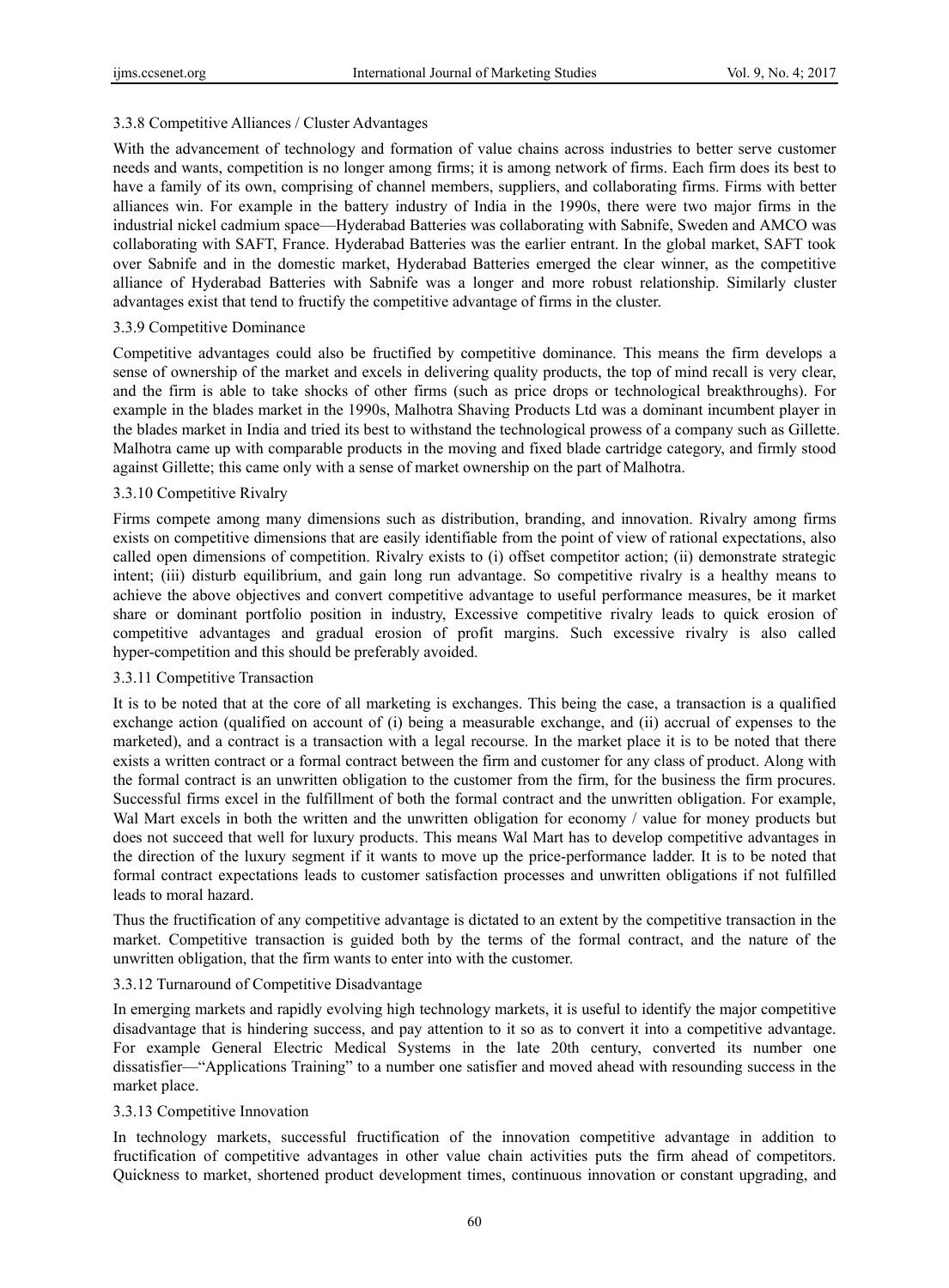innovations leading to technological leapfrogging are some of the methods to having successful fructification in innovation.

# **4. Reorient Marketing Strategy**

As a part of firm's efforts to continually reorient its marketing strategy to the changes in the market and business environment, the firm needs to develop the (i) ability to be sensitive and responsive to changes in customer requirements and reformulate marketing strategy as required; (ii) ability to be sensitive and responsive to changes in market and business environment and reformulate marketing strategy as required; (iii) ability to reformulate marketing strategy arising due to appropriate performance control in marketing management and marketing strategy. Reformulation situations under these ability conditions is laid out. In addition the firm should make efforts to effectively manage its public image management processes and the customer satisfaction processes in the market.

# *4.1 Reformulation Situations*

On account of being sensitive and responsive to changes in customer requirements, marketing strategy reformulation may be required for each of the following situations: (i) changes in consumer needs, wants, tastes and preferences and demand changes; (ii) changes in value proposition (case of a domestic firm building a global brand as for WIPRO, India, that changed over time from operational excellence to customer responsiveness); (iii) segment redefinition as in separation of biscuits product market (Britannia, India) into wellness biscuits (Nutrichoice) and indulgence biscuits (Pure magic); (iv) repositioning; (v) rebranding (due to changes necessitated by brand image / brand identity considerations); (vi) re-launch as in microwave ovens in India, which was not successful in 1990s and then succeeded in 2000s; as in the failure of Gillette Presto in 1994, that was re-launched successfully in 1995 at a lower price to succeed.

On account of being sensitive and responsive to market and business environment, marketing strategy reformulation may be required for each of the following situations: (i) changes in market context when there is high context specificity such as government regulation, channel changes; (ii) changes in market-society and institutional environment, which includes conducting business effectively through appropriate inter-organization orientation with vendors, channel members, collaborators, banks and financial institutions, and consumer action groups; (iii) evolution of the market and consequent breakaway positioning strategy, as with the launch of Swatch as a fashion category product moving away from a utility category product; (iv) brand extensions as part of product strategy, that includes changing rules of the game while keeping brand identity same; (v) product life cycle (PLC)—cycle / recycle patterns with reformulation at each downturn into upturn as in Scissors cigarette, India; (vi) successive generations of technology / successive versions / line modernization / line stretching as part of product strategy; (vii) revival requirements of the brand / product; (viii) resource allocation changes manifesting as reformulation, as occurs when there are changes in the promotion-advertisement split; (ix) blue ocean strategy / changes in competitive space or rules of the game (increase differentiation and decreasing price situations).

On account of appropriate performance control in marketing management and marketing strategy, reformulation of marketing strategy may be required for each of the following situations: (i) feedback and control aspects of the strategic marketing process may lead to reformulation of marketing strategy as and when the performance in the market of a strategic move or strategy initiative is deviating from the objectives set; (ii) contingency planning and action may sometimes require a reformulation of marketing strategy as in the initial stages of a strategic marketing decision; (iii) changes in firm objectives / goals / vision; (iv) change in competition.

# *4.2 Management of Public Image Processes*

The public image of a firm / brand refers to the image of the firm / brand beyond the target market under consideration for the firm / brand, and among the stakeholders to the firm / brand. The relevant image of the firm / brand in the target market is the corporate / brand image.

In developing market orientation, the firm would pay attention to the firm identity / brand as part of the strategic thrusts chosen by the firm that includes the differentiation strategy; despite the choice of strategic thrusts other than differentiation strategy, the firm / brand needs to adhere to a minimum level of differentiation to compete in oligopolistic markets. To this extent the corporate / brand image is given the necessary attention; the competitive marketing strategy of competitive communication would include aspects of corporate / brand communication.

In such a scenario, the aspect of public image management needs separate and specific attention of the marketing strategist. Public image management includes both public relations and publicity. It is quite possible that at times the coverage and awareness built for the firm / brand in the target market through publicity exceeds paid forms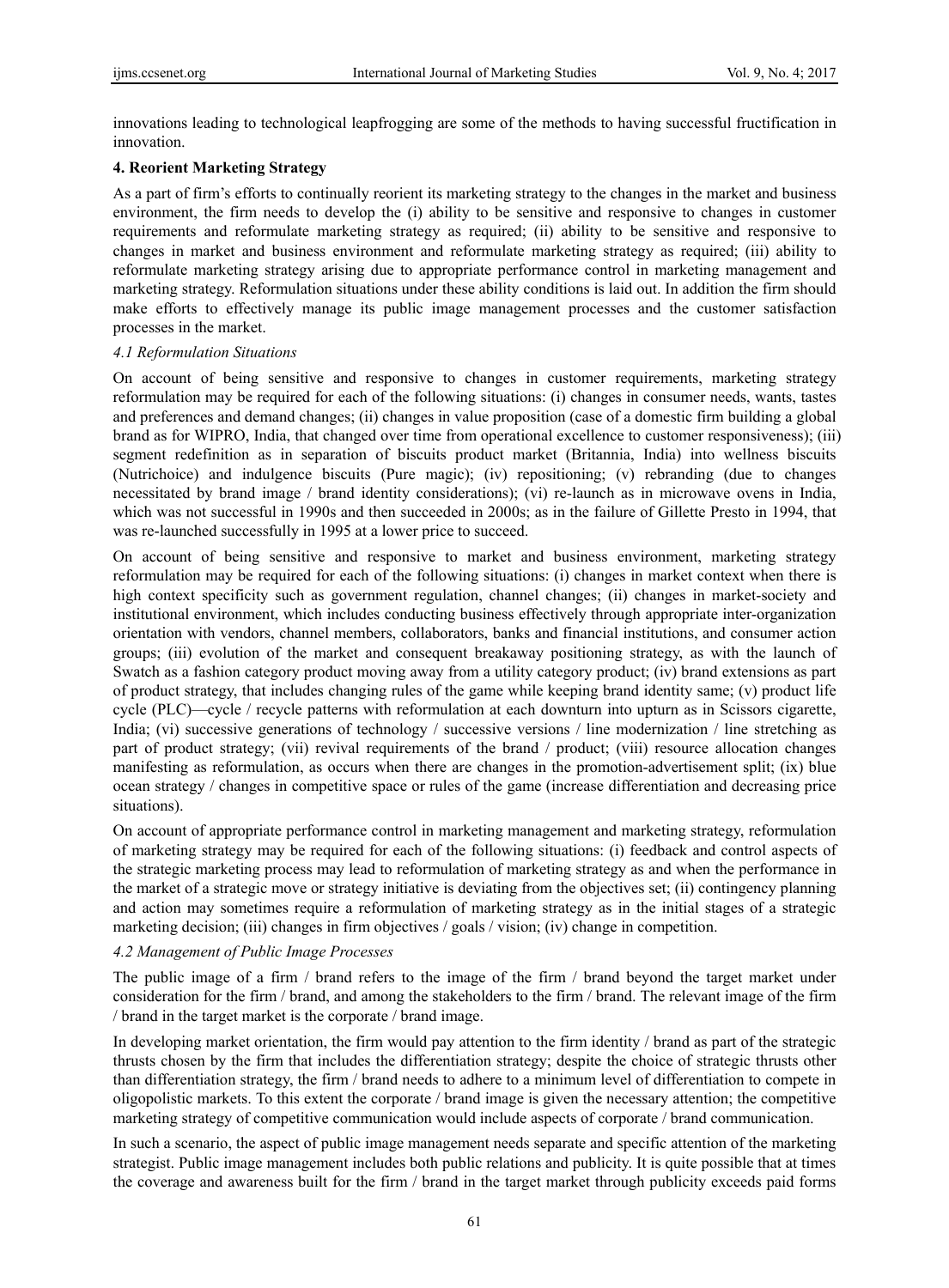of communication. In addition firms can enter into institutional advertising, and advocacy advertising in the business environment. Public relations can lead to partnerships with the market-society and institutional environment that leads to the buildup of the firm as a market credible firm. Public image management includes the management of firm/ brand crisis as may happen due to technical snags in the products being sold; regulatory interventions; issues related to demands from consumer actions groups and independent product testing laboratories; and financial crisis. Public image management at times of crisis needs good public relations; swiftness and sincerity in response to the public; recognition of the dual principles of moral idealism vs. utilitarianism; avoidance of moral hazard; and a mentality to be ready for corrective action.

Public image problems includes (i) bad image as may happen due to damages caused in the target market or society at large due to firm's offerings or activities; (ii) fading image as may occur when the firm is going out of business or is in decline due to technological obsolescence, product category decline, poor performance; (iii) upgrade image when the competitive transaction establishes the firm / brand at a lower price point in the perceptions of the public and the firm grapples to move up the price point ladder; (iv) dull image as may occur when the firm / brand stagnates in the market without appropriate refurbishment and / or revitalization by the firm.

# *4.3 Management of Customer Satisfaction Processes*

Customer satisfaction occurs when performance meets expectations; in the event that expectations are exceeded, customers are delighted. Customer satisfaction is a consumption psychology construct that sometimes also includes expectations of the purchase process or the marketing / selling process. Management of customer satisfaction processes in a firm is most necessary for developing market orientation. Firms often make organizational changes to adapt the organization to the customer satisfaction processes that includes formation of groups and teams, adoption of a customer satisfaction goal or objective, development of metrics for customer satisfaction, and the efforts of the firm to measure and manage the customer satisfaction in the market. Customer satisfaction measurement is routinely conducted through surveys, although lost customer analysis, sales problem referrals, sales reversals, customer service records also indicate the causes of customer dissatisfaction. Customer satisfaction is best pursued by firms as a joint objective with other objectives such as quality leadership, state of the art technology, market dominance or market leadership, and product leadership; pursuing customer satisfaction as a sole objective may lead to reactionary trends and hence a loss of focus in the organization. Customer satisfaction is also managed by appropriately managing "moments of truth;" effective service or market failure recovery systems; a well laid out service policy; effective complaint management systems, appropriate choice of warranties and guarantees; adequate communication for confidence in the service provider. The marketing strategist should continually attend to the customer satisfaction requirements of the market.

# **5. Accommodating the Convergence between Value Creation and Firm Orientation**

In accommodating the convergence between value creation and firm orientation, the firm requires from a customer perspective: (i) good customer information; (ii) understanding of key buying influences; (iii) customer selection as to how to pick the important customers or identify key accounts, understand their specific requirements, their challenges and issues; (iv) better market organization to outreach to customers; (v) useful market research. A self-examination could include checks on how easy is the firm to do business with in terms of information provision; does the firm keep up its' promises with its customers; are the standards set by the firm matched by good performance; and is the firm customer responsive (Shapiro, 1988).

In accommodating the convergence between value creation and firm orientation, it is required from the firm side: (i) cross functional synchronization / integration and reconciliations and trade-offs with one another; (ii) open decision making (that includes inter-functional decision making) with balance in decision making between the specialists and top management who integrate the organization, with adequate management information systems; (iii) commitment to successful implementation with open-dialogue, conflict resolution and resource sharing; (iv) clear communication and adequate coordination within the organization; (v) requirement of a philosophy and culture that includes informal social systems to promote discussion, dialogue, and build trust within the organization. In short does the organization work together; is teamwork effective; and is there a give in of individual objectives to group objectives and group objectives to firm objectives called the unification of minds (Shapiro, 1988; Kohli & Jaworski, 1990). The convergence requires managers doing business by thinking about customers as well as for their own departments.

Impact of market orientation is ultimately seen on business performance through effective marketing strategy formulation and reformulation. Firms with higher degree of market orientation (Kohli & Jaworski, 1990), show better ability towards intelligence generation (including those that pertain to current and future customer needs),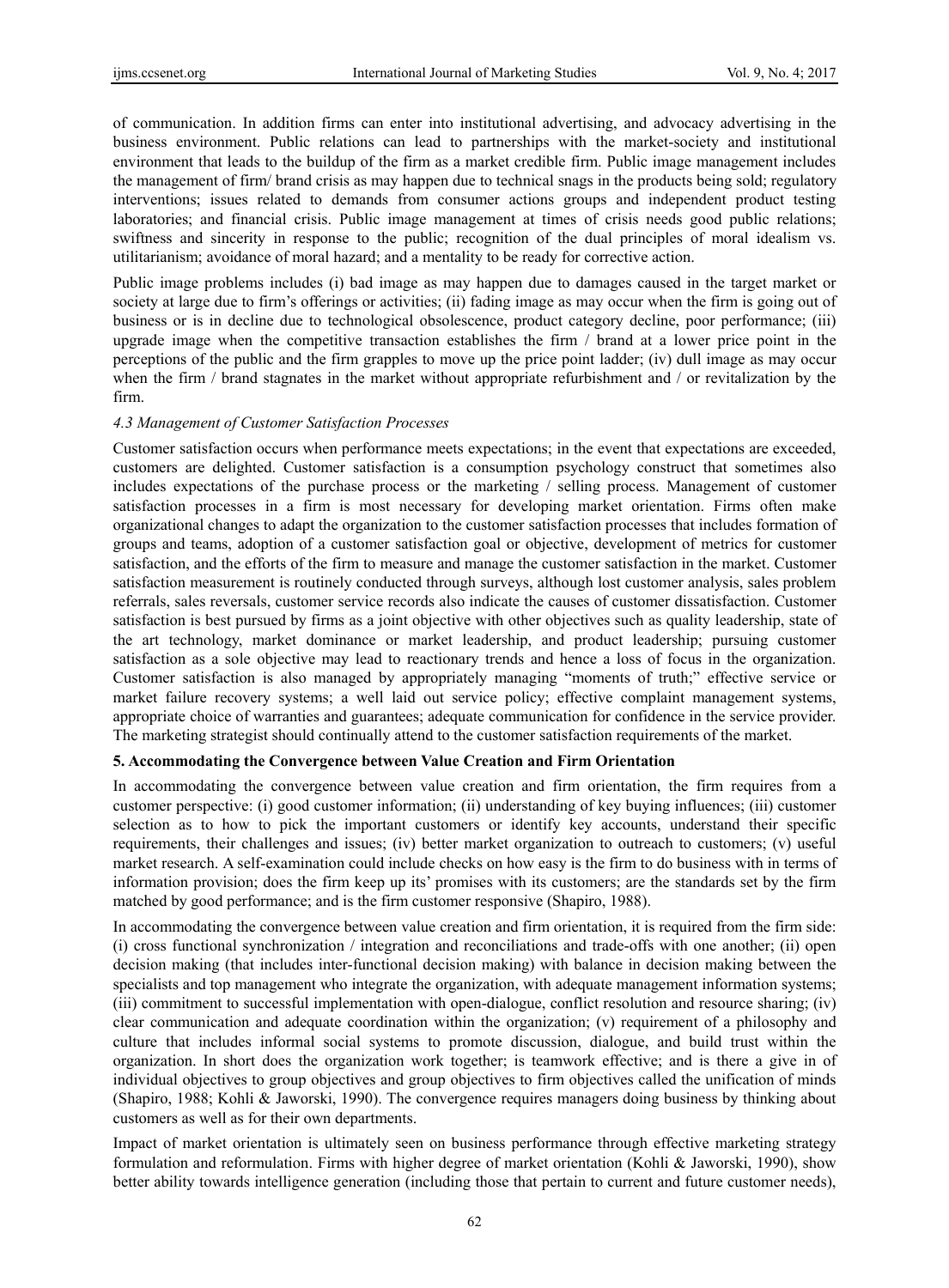intelligence dissemination (horizontal communication is an important form of dissemination), and organization responsiveness both in the design of the plans and the implementation of the plans. Digital technologies have made it possible for firms to improve (i) generation of, (ii) dissemination of, and (iii) responsiveness to market intelligence, and thus making it more relevant for firms to be market oriented (Kohli, 2017). The impact of market orientation is influenced by top management commitment (a sense of risk taking, attitude towards change, trust winning ability with other managers to reduce interdepartmental conflict, reduced gap between communications, and actions to lessen ambiguity in middle managers), greater interdepartmental connectedness, and concern for ideas of other departments. Further greater is (i) the perceived expertise, (ii) perceived trustworthiness, (iii) political acceptability of the source generating market intelligence; and smaller the challenge to the status quo posed by the market intelligence; greater is the organization responsiveness. Formalization, centralization and departmentalization leads to lowering of the ability towards intelligence generation, dissemination, and response design, but better response implementation. Market orientation efforts leads to better organizational commitment on the part of employees, build- up of organizational spirit both of which positively moderates business performance (Jaworski & Kohli, 1993).

# **6. Empirical Understanding of the Fructification of Competitive Advantages**

The Director of a multinational Indian startup was interviewed after the fructification concept was explained to him. The following were his judgments of how his company was preparing for, or implementing the competitive market strategies that were fructifying the competitive advantages of the firm. The competitive marketing strategies delineated, keep in mind the overall position of the parent company multinationals. The company in India is into the business of making fine formal shirts from European / Italian like fabric (fabric produced in India by a subsidiary of the Italian yarn firm in India). The Italian Yarn firm has a subsidiary in India to make Italian like fabric; the firm under consideration is partly held by the Italian firm and partly by an apparel Mauritius based firm.

The global market for dress shirts includes formal and casual shirts. It can be split into three categories based on price: (i) under \$ 20 shirts are the basic shirts normally made of polycotton, and made by countries such as Bangladesh, and China; (ii) \$20 - \$50 shirts are the branded shirts category made by countries such as China, and India or produced by local mills of the buyer countries; (iii) shirts in the range of \$50-\$200 are the branded premium shirts normally made by a good brand equity firm, made normally out of Italian Fabric, and are aspirational shirts. The driver of the Indian startup firm is that Italian like fabric is produced in India, the shirt is tailored in India, and this premium like shirt is sold in world markets in the \$50 category. This is the "Competitive Value Proposition," that tantamount to a super value proposition. The value proposition emanates from (i) the global competitive advantages of the Italian yarn firm; (ii) the quality standards of the Mauritius based apparel firm; and (iii) the low cost of production of the Indian startup. The competitive advantage that drives this firm is the "cost leadership advantage" in a premium category, in terms of the value chain in India from making fabric to completing the formal dress shirts.

The firm moves ahead on "Competitive Rivalry," by producing a better product than competition. In an instance of a first time order by a European based buyer, the Indian start up delivered the shirt to 100% perfection of the buyer. In addition the firm obtains a competitive edge in rivalry due to the marketing links all over the world, of its parent companies, especially in target markets of USA and Europe; this takes years to develop, and is hard to replicate; "Competitive Assurance" is delivered based on just the "Reputation" of the Italian yarn firm and the Mauritius apparel firm. The Italian firm has a 100-year-old reputation for making high-end fabric, and the Mauritius firm parent has an experience and reputation for reliable garments that understand customer needs. Untested competitive edge was developed by the Indian firm in wrinkle free shirts for which fabric is available in Asia - China, and Thailand. This is in turn is providing "Competitive Freewheeling" for the firm as a one-stop shop for customers. India suffers from the Country-of-Origin effect for selling the upper end formal dress shirts as India has an image of producing low value volume items. This "Competitive Disadvantage'' has been turned around" by "ethical sourcing"; ethical sourcing refer to the production of products by free trade mechanisms in the home country. "Competitive Loyalty" is achieved through performance; the QCDS model is followed (Quality, Cost, Delivery, Service); service is provided to suit the target market needs. The management of the first few transactions of the customer personally by the top management of the Indian firm underscores the importance of and improves "Competitive Transaction". "Competitive Innovation" is managed by the parent Italian firm with respect to the designs of fabrics. "Competitive Communication" is achieved through best of the class marketers who continually keep in touch with buyers through personal visits. "Competitive Trial" is promoted by offering what is called as a "full package solution" to the buyer. The buyer is no longer required to firm up a design, and then find converters to get the shirts of their choice. A wide range of dress shirts are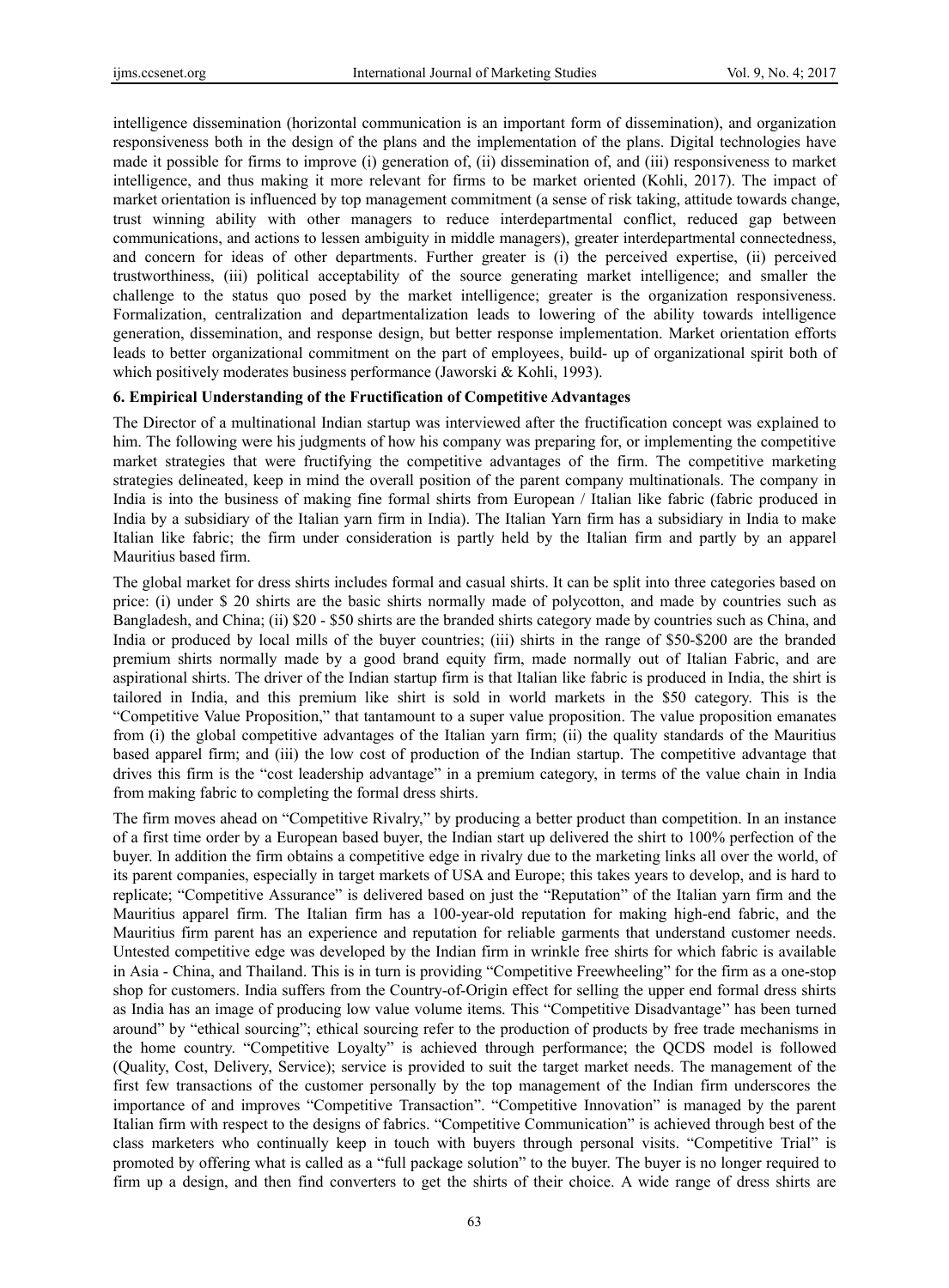provided to the customer / buyer. In addition the Indian firm has hired the agents of the Italian and Mauritius parents to get higher chances of trial. These agents are well trained in the target markets. Not much of "Competitive Dominance" is seen as the market is fragmented. "Customer Dissatisfaction" leads to "Regret" and is not "Dissonance Reducing." Market orientation standards are updated by the means of benchmarks. In addition operations are targeted for world-class performance through appropriate plant and equipment, technology, people, and training.

In a simple sense competitive advantages are built by superior performance of value chain activities, and these competitive advantages should be fructified by these competitive marketing strategies mentioned above to achieve market orientation. The value chain activities to perform these functions above should be ordered in importance, and carried out to achieve optimal market orientation for business success.

# **7. Implications for Marketing Strategists**

Market orientation is a marketing strategy formulation enabler that the marketing strategist needs to pay attention, to achieve superior performance results in the market place for the firm's market offerings. It has been examined (Morgan et al., 2009) that market orientation along with marketing capabilities enable resources to be deployed in the marketplace to drive firm performance; findings indicate that market orientation has a direct effect on firms' return on assets (ROA), and marketing capabilities directly influence both ROA and perceived firm performance. Extant research (Hurley & Hult, 1998) indicates that organizational learning and development impact innovativeness, and thus the capacity to innovate; and in the process influence competitive advantage and performance. Firms successfully making a transition to market orientation embrace six values (Carpenter, 2017) (i) they are in existence due to the market; (ii) firms have empathy—this is especially seen in firms having customer focus; (iii) firms believe in respect, and collaboration; (iv) firms exhibit trust, and openness. Further in the case of services firms, it has been suggested (Matear et al., 2002), that market orientation contributes to performance directly, and also through innovation, with innovation mediating the contribution.

Developing market orientation is synergistic with the firm's efforts to become customer centric. Customer centricity includes the firm's efforts to effective sales and distribution; communicating value through advertising and promotion, online and social media initiatives; customer responsiveness, and complaint management; customer relationship management and direct marketing; marketing of services, and support services; and all efforts in frontline or customer facing activities (customer centricity could indeed be a source of competitive advantage).

It can be inferred from this study that market orientation reflects the organization's internal ability to interface, and successfully cope up with the market, and market forces in an appropriate and effective way. Organizational learning as a distinct concept moderates the efforts of each and every firm (including the innovative firms), as the resources of the firm (assets and capabilities) are being transformed to positions of competitive advantage (or strategic thrusts) for the firm. Further, appropriate competitive marketing strategies are to be in place if the positions of competitive advantage (strategic thrusts) of the firm have to result in superior business performance; in other words competitive marketing strategies moderates the competitive advantage to business performance relationship. Both the transformation of resources to positions of competitive advantages, and the moderation by competitive marketing strategies of competitive advantages to result in superior business performance, are part of the market orientation efforts of the firm. Innovativeness is fostered by facilitating organizational culture, and capacity to innovate reflects the capabilities and assets position of the firm, as well as the organizational learning skills and abilities. It can be surmised from this study, that the influence of market orientation through other constructs is more impactful on firm performance than the direct impact on firm performance; such constructs could include capabilities, organizational learning, choice of positions of competitive advantages, choice of competitive marketing strategies, innovativeness and innovative capacity, sustainability of competitive advantages, ability to withstand erosion of competitive advantages, and choice of renewal investments in resources. Outcomes of public image, and customer satisfaction are better driven by effective market orientation efforts; also important is the marketer's ability to reorient marketing strategy as required due to changes in customer, market, and business environment. Not paying attention to market orientation could lead to mediocrity in market performance, missed opportunities, and loss of opportunities that might have otherwise materialized. Appropriate market orientation is also a stepping stone to effective management of competition. Market orientation, thus leads to improvement in success for competitive choice in the firm's favor, as well as results in competitive gain (through operations excellence); competitive choice together with competitive gain would result in improved market share and ROI, and if sustained could lead to above average long-term performance of the firm.